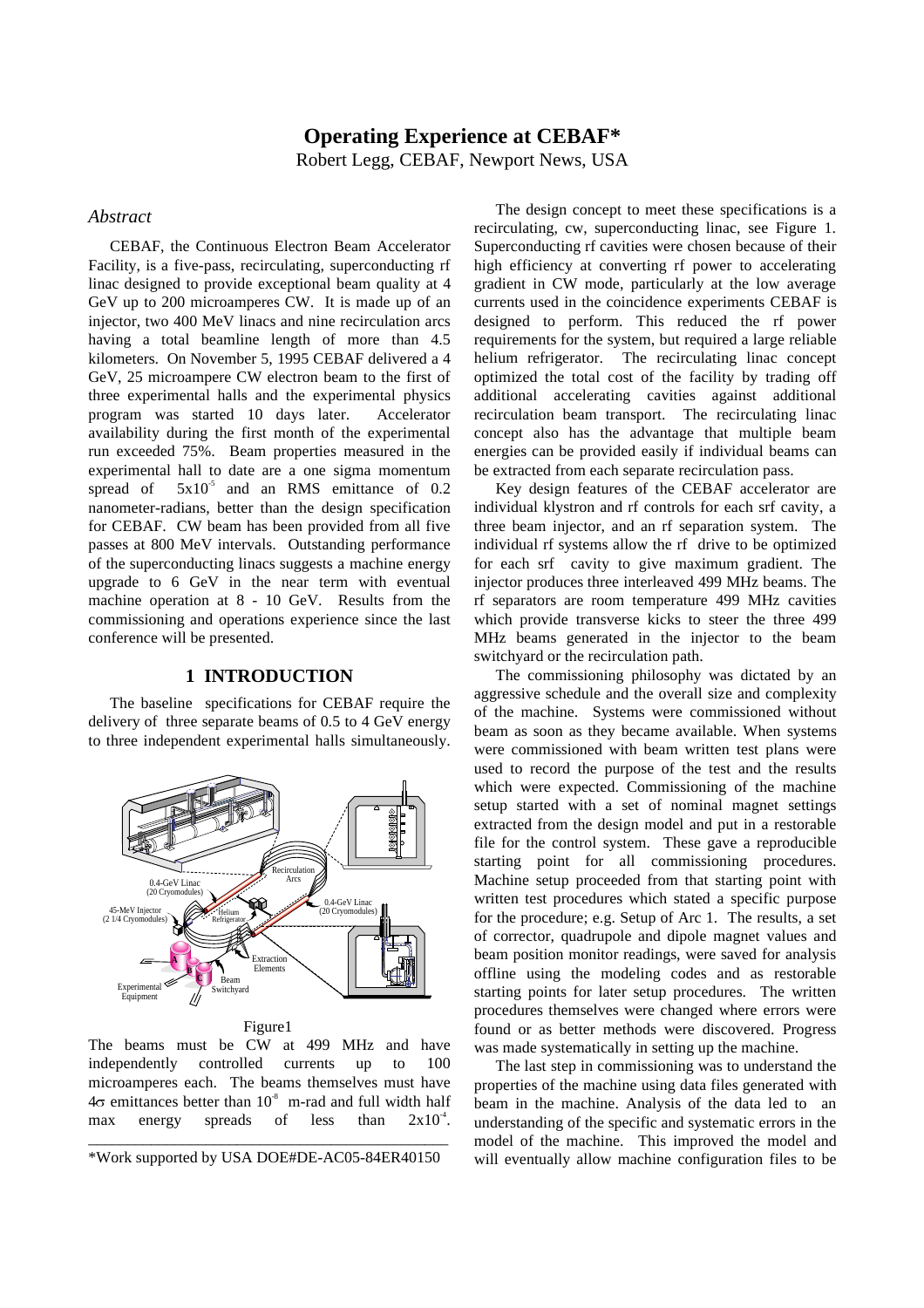built from the model which will not require manual operator intervention for operation.

## **2 SYSTEM OVERVIEW**

The accelerator is made up of two antiparallel superconducting linacs operating at 1497 MHz. The beam is accelerated 400 MeV per pass through each linac. The linacs are connected by 180 degree isochronous, achromatic arcs. The beam is recirculated five times through each linac for a final energy of 4.045 GeV. The injector must deliver three interleaved 499 MHz beams of up to 100 microamperes current each. The energy of the beam delivered from the injector scales from 25 to 67.5 Mev as the linac energy is varied. CEBAF has already operated the linacs at up to 1000 MeV per pass with beam using the presently installed cryomodules and anticipates operation at up to 1200 MeV per pass as a near term upgrade.



#### Figure 2

The beam is extracted to separate experimental halls through the use of warm 499 MHz rf cavities[1], see Figure 2. They provide transverse kicks to the beam which are then amplified by a carefully designed quadrupole system. These kicks move one 499 MHz pulse train far enough off the machine axis for septum magnets to steer it out into the beam switchyard. The beams to be recirculated are also given smaller kicks of opposite sign which steer them past the septum magnets and into the arc for transport to the next linac. This geometry dictates that only one beam of a given energy can be extracted for transport to an experimental hall. Our implementation does allow extraction of three full energy beams to the halls simultaneously.

The superconducting rf system is made up of 338 cavities in 42 and 1/4 cryomodules. This presently represents the largest installation of superconducting rf cavities in the world. Each cavity is powered by its own klystron with a separate low level rf controller. Each of these low level rf controllers is interfaced to the control system. The superconducting cavities have greatly exceeded the original design goals of 20 MV of accelerating gradient per cryomodule[2], see Figure 3, and can presently support operations in excess of 5.2 GeV. The limitation for the system presently is rf drive power from the klystrons. The limit is caused by a temporary reduction of the klystron beam voltage performed to lower site energy costs during the commissioning effort. The 2K refrigerator which cools the cavities can support 4800 W at 2 K and has had a  $>$ 95% availability during the scheduled accelerator runs. The system presently runs with a constant heatload of about 3100 W, of which 1500W is actual rf heatload.



Figure 3

In 1993 CEBAF replaced its in-house developed control system with EPICS (Experimental Physics and Industrial Control System), the product of a multilaboratory collaboration. The use of EPICS has given us an open system architecture which is accessible from MATLAB, tcl/tk, UNIX, C, etc. The CEBAF operations and accelerator physics staff generated many of the high level applications necessary for commissioning in these more familiar formats. The CEBAF controls group provided the low level controls which made integrating the applications possible, in the process acting as system administrators and arbitraters between the commissioning teams and the hardware designers. This integration effort allowed CEBAF to become one of the largest installations of EPICS while simultaneously commissioning the accelerator over a two year period[3]. There are presently over 40,000 control points and more than 120,000 database records in the control system.

The beam transport system contains more than 2200 DC magnets which were individually field mapped before installation. Each magnet is tracked through a hysteresis loop to make the setting used more reproducible. To carry that reproducibility from the setpoint to the actual field, the power supplies used have relative accuracies ranging from  $10<sup>3</sup>$  for correctors to 10<sup>-3</sup> 5 for dipoles. This reproducibility is necessary to allow beam to be restored to a desired orbit using a previously saved magnet configuration.

The average current in the beam at CEBAF can be up to 200 micoamps. This high average current, combined with a small spot size (<100 microns) may melt through the vacuum containment after a calculated integrated beam loss as low as  $25,000 \mu A$ -usec. The threshold for beam loss at which beam operation is terminated has been set to 20% of this value, 5000  $\mu$ A- $\mu$ sec, with a 2  $\mu$ A minimum current. To measure this integrated loss, a system based on beam current accounting[4], as opposed to loss monitoring, was instituted. The system uses cavity monitors in the beamlines to measure the beam current at the exit of the injector and the entrances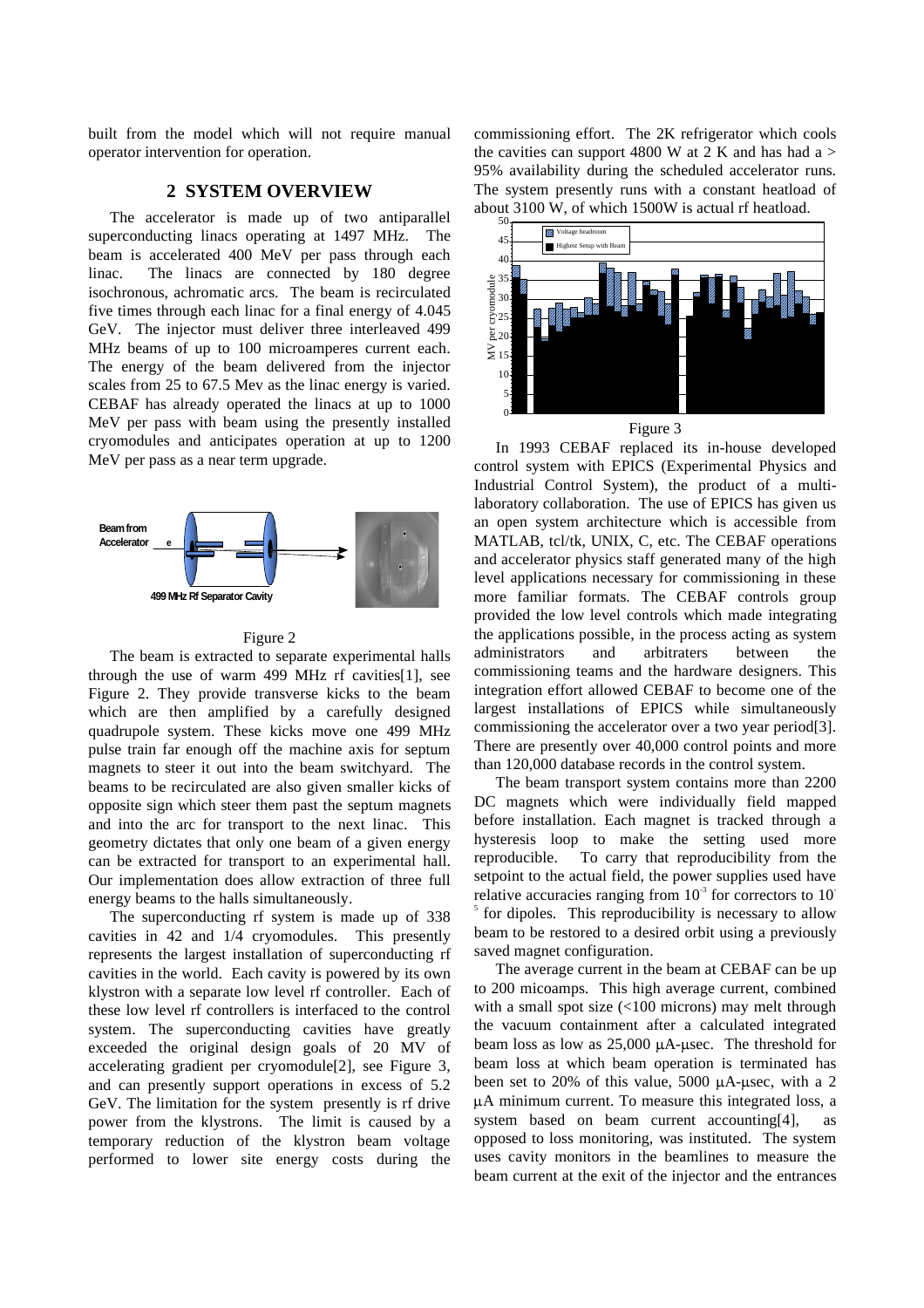to the experimental halls and other beam dumps; e.g beam switchyard dump. The signals from the cavity monitors at the entrance and exits of the accelerator are compared and the difference is the beam loss in the accelerator. If the beam loss signal is above a threshold level it is integrated. If the integrator output reaches a threshold it shuts off the beam. The system also gives a realtime beam loss signal to the operations crew controlling the accelerator by which the presence of beam loss can be judged quantitatively.

### **3 COMMISSIONING**

The challenge of commissioning is to establish the means to meet the baseline specifications reliably.  $\Delta p/p$ has multiple sources all related to rf/beam misalignment, which must be budgeted. This error budget is divided between rf cavities operating off crest with respect to the beam, pathlength errors from pass to pass and  $M_{ss}$  across the arcs. The size of the error budget is strongly dependent on the bunchlength since the error terms contribute momentum spread because of the difference in accelerating gradients in the rf cavities at the front and rear of the bunch. If everything else is perfect, it is still necessary to maintain a bunchlength of less than 2 degrees (3.6 psec) to meet the specification. If the bunchlength is kept to 1 degree, 1.8 psec, the allowable RMS error budget is 2 degrees of rf phase. The budget for the rf phase in the cavities is  $+/- 1$  degrees with respect to the electron beam. This includes the low level controls and the master oscillator system. The pathlength must be measured, set and regulated to +/- 0.5 degrees. The error budget for  $M_{56}$  across each arc is much less than 0.5 m. To commission the machine it is necessary to measure and set the quantities of bunchlength, pathlength,  $M<sub>56</sub>$ , and cavity phasing with respect to the beam.



#### Figure 4

To measure the bunchlength at the end of the injector a phase transfer,  $M_{ss}$ , measurement is done between the rf choppers and a cavity detector in the 5 MeV/c region[5]. This measurement is done by inserting a 10 degree bunch at the rf choppers rather than the normal 60 degree bunch. The rf phase of the choppers is then wobbled by +/-30 degrees to sweep the original bunchlength. The signal from the detector cavity is mixed with a reference from the master oscillator to

produce a relative phase signal. This phase signal is proportional to the arrival time of the bunch at the cavity. By digitizing this phase signal and the phase of the choppers simultaneously and then plotting them against each other a plot of phase compression is generated in real time using control system software, see Figure 4[6]. This gives the shape of the bunch in phase space and a value for the bunchlength which was crosscalibrated against a backphasing technique. Using this tool a sensitivity study of bunch length versus bunching, capture and initial accelerator cavity amplitudes and phases was done for cross- calibrating the PARMELA models of the injector. This system now allows operators to routinely measure the bunchlength as part of normal injector setup with a resolution of  $\leq 0.1$  degrees in less than 10 minutes. This system though has two significant drawbacks, it is destructive of the beam and is sensitive to space charge effects. To overcome those problems, a system using Coherent Synchrotron Radiation to measure the bunchlength[7] is being commissioned. The radiation is produced in the magnetic chicane where the injector is merged with the main machine and is detected in a room temperature diode. The radiated power at constant current depends on the bunchlength in a nonlinear way and has been calibrated against a backphasing technique. This system has a resolution better than 20 femtoseconds. It also is a non-intrusive, continuous measurement well suited to the CEBAF experimental program.

Once the injector bunchlength is set properly, the cavities must be set and maintained in phase with the beam. To do this, the beam orbit through the recirculation arc is fit against the machine model and an energy for the actual beam is calculated from the fit. The resolution of this measurement is about  $2x10<sup>-5</sup>$ . To crest a cavity, the phase of the cavity is adjusted by  $+/-$ 30 degrees and the energy re-measured. The plot of the measured energies versus phase offsets is fit to a cosine curve. From the fit a phase at which the energy is maximized is calculated. This is the zero degree "crest". Resolution with this technique is 1-2 degrees with each cavity requiring 1-2 minutes to set. This routine is automated and can be run during the machine development periods to keep the cavities on crest.[8]



Figure 5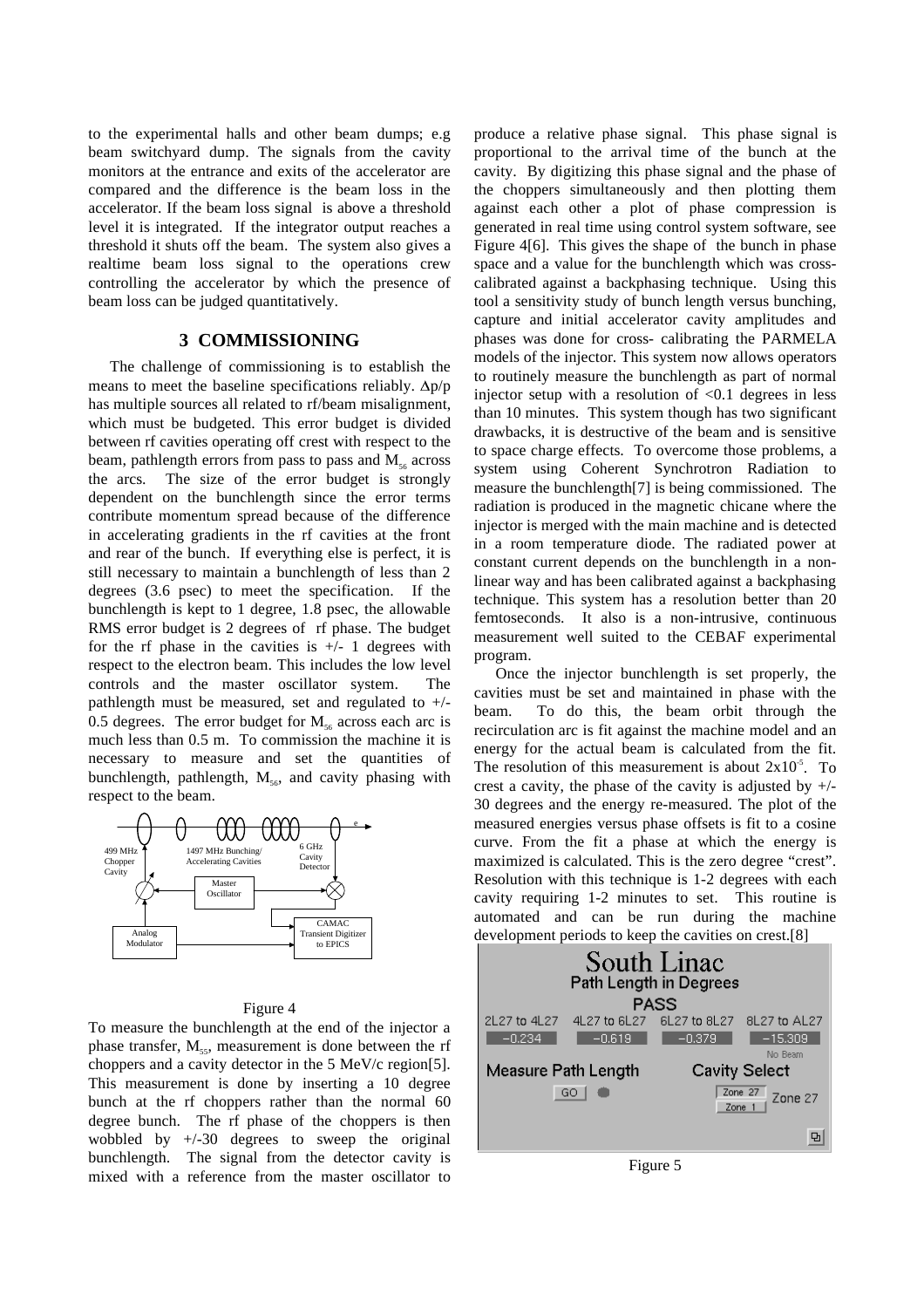The pathlength from pass to pass is measured by a 1497 MHz cavity in the common beamline. The signal produced by the first pass beam through the cavity is mixed with the master oscillator to produce a phase error signal. The phase of the master oscillator is then adjusted to zero the phase error signal. The second pass beam is then put through the cavity and the difference in longitudinal position in the cavity between the first pass beam and the second pass beam shows up as a voltage on the phase error signal. If the rf phases are set to crest on the first pass as described above, all phase errors are due to pathlength errors during recirculation. By calibrating the detector using known phase changes in the reference, the relative pathlength errors of each recirculated beam with respect to the first pass beam can be measured in rf degrees[9]. The signals are then digitized for the control system. By putting the signals into EPICS it allows the pathlength measurement to be automated, see Figure 5, and digital signal processing techniques applied. The resolution of the measurement using those techniques is ~0.05 degrees. Correction of errors is accomplished by adjusting a three magnet chicane in the previous arc using a table of pathlength change versus integrated field settings for the magnets. Using this technique operators measure and correct pathlength in less than ten minutes.

The  $M_{56}$  across each arc must be budgeted as part of the momentum spread. If the  $\Delta p/p$  is  $2x10^4$  in the machine, the bunchlength will grow 0.36 degrees/m of  $M_{56}$  with subsequent increase in  $\Delta p/p$  proportional to the cosine of the bunchlength. To measure  $M_{56}$  across an arc the cavity monitors used for pathlength measurements are used. These cavities already provide a phase error signal proportional to the beam arrival time as outlined above.



#### Figure 6

By modulating the momentum of the beam upstream of the cavity while monitoring the output of the phase detector a signal proportional to  $M_{56}$  is produced. With the known calibration constants for cavity phase versus detector output, a measurement of the  $M<sub>56</sub>$  across an arc can be made with a resolution of better than 10 cm in 2 minutes. This system also acts as a separate check of the arc optics as an isochronous, achromatic bend. To adjust the  $M_{56}$  of the arcs, a set of quadrupoles in the four superperiods of the arc are scaled four times and the  $M_{56}$ across the arc is measured. A linear fit of the quadrupole scaling to the  $M_{56}$  measurements can be extrapolated to give a set value for the quad scaling at the point at which  $M_{56}$  is zero.

A new system which is being commissioned presently is a 30 Hz modulator system[10] which exploits the fact that the BPM systems take samples at 60 Hz. The beam is synchronously modulated with transverse kicks or momentum changes at 30 Hz. By putting alternating BPM measurements in two averaging buffers and plotting the difference between the two BPM buffers, a difference orbit or a dispersion measurement updated at 30 Hz is provided to the operator. The data from these kicks is also used to calculate the Courant-Snyder invariant to pinpoint the locations of lattice errors.

## **4 RESULTS**

CEBAF delivered first beam to an experimental hall in July 1994. It was low duty factor at 845 MeV. In the 16 months that followed, construction of the accelerator and experimental hall was completed. Commissioning of hardware, including the spectrometers in the hall and the diagnostics described above, was completed. This effort culminated in a 4 GeV, 25 microampere, CW beam to the first of three experimental halls on November 5, 1995. The first nuclear physics experiment started 10 days later. Since then we have completed two experimental programs in Hall C, delivered CW beam at five discrete energies in a single eight hour period, delivered beams to a beam dump and an experimental hall simultaneously, generated a 45 MeV rf modulated beam from a GaAs photocathode, put beam into a second experimental hall and boosted the delivered current to 50-60 microamperes routinely. This was all done while maintaining an average accelerator availability of 70% during the scheduled experimental periods, see Figure 6[11].

The beam properties have been measured at several different energies, with results tabulated below:

| Energy, MeV/c | xε nm-r | $y \in$ , $nm-r$ | ∆p/p   |
|---------------|---------|------------------|--------|
| 45            | 3.0     | 2.7              | $1E-3$ |
| 845           | 0.6     | 0.5              | $1E-4$ |
| 2445          | 0.8     | 0.2              | $5E-5$ |

The parameters are better than the baseline specifications for CEBAF. The improvements in the  $\Delta p/p$  demonstrate the continuing efforts in improving the setup using the diagnostic systems described above.

The maximum beam currents achieved for the 5 passes are:

| passes are.   |                   |                |  |  |
|---------------|-------------------|----------------|--|--|
| Energy, GeV/c | Current Achieved, | Rf             |  |  |
|               | uΑ                | $Limit, \mu A$ |  |  |
| 0.045         | 180               |                |  |  |